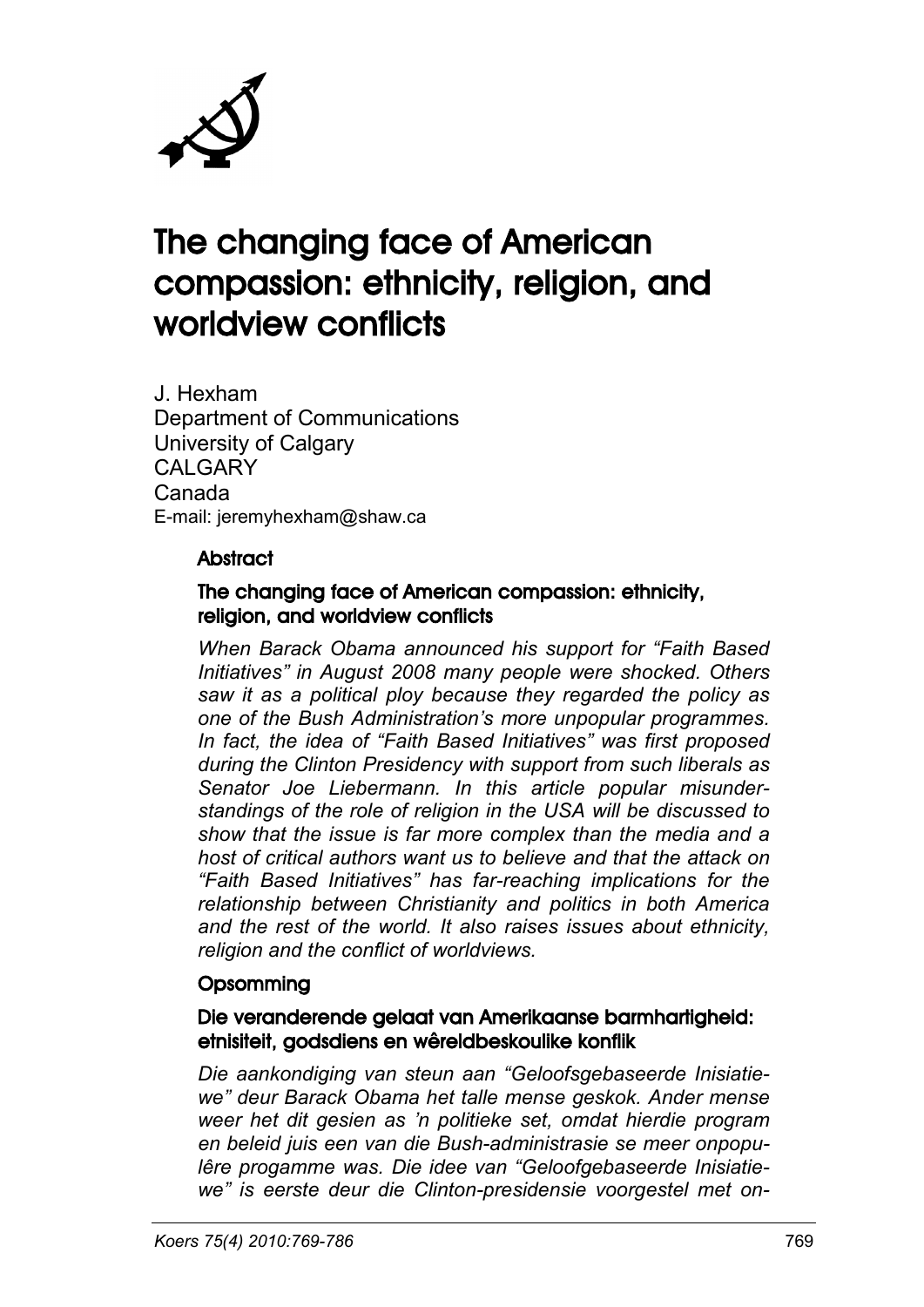*dersteuning van liberale politici soos senator Joe Liebermann. In hierdie artikel word die populêre wanopvattings oor die rol van godsdiens in die VSA bespreek ten einde aan te toon dat hierdie aangeleentheid veel meer kompleks is as wat die media en 'n groot aantal outeurs voorgee dat dit is. Die aanval op die "Geloofsgebaseerde Inisiatiewe" het verreikende implikasies vir die verhouding tusssen Christendom en die politiek, sowel in die VSA as in die res van die wêreld. Dit stel ook vraagstukke aangaande etnisiteit, godsdiens en die konflik van wêreldbeskouings aan die orde.*

### 1. The American Faith Based Initiatives Program and its **critics**

The establishment, by executive order, of the Office of Faith Based and Community Initiatives by President George W. Bush on 29 January 2001 created a storm of protest in the United States of America. To most outsiders, people living in Africa, Asia, Europe, or other parts of the Americas, providing Government support in terms of funds raised from Federal, State, and Local Government taxes, to charities that perform a clear public service seems reasonable enough. For example all levels of government in places like Canada and South Africa provide funding to non-profit groups many of which are explicitly religious. Yet to an increasingly vocal group of Americans this practice is a threat to democracy that has to be stopped (Hedges, 2006:13; Goldberg, 2006:107-108; and McDonald, 2010: 11).

If the arguments about the Faith Based Initiatives program were restricted to an internal American debate they could easily be ignored by people living in other parts of the world. But, in our increasingly interconnected world where English is effectively a global language, what happens in America often has an impact elsewhere. For example recently the Canadian author Marci McDonald used American debates about the role of religion in public life to claim that a group of fundamentalist Christians have gained undue influence over the Canadian Government (McDonald, 2010: 349-361). Similarly, a growing sensitivity to, and criticism of christian involvement in public affairs can be observed in Britain and Germany (Anon., 2010; Nazir-Al, 2010; Idea.de, 2007; 2008).

Although the introduction of the Faith Based Initiatives program provided the occasion for a sustained attack on christian involvement in social and political life, these attacks actually began long before the start of the program. In the early 1980s Canadian jour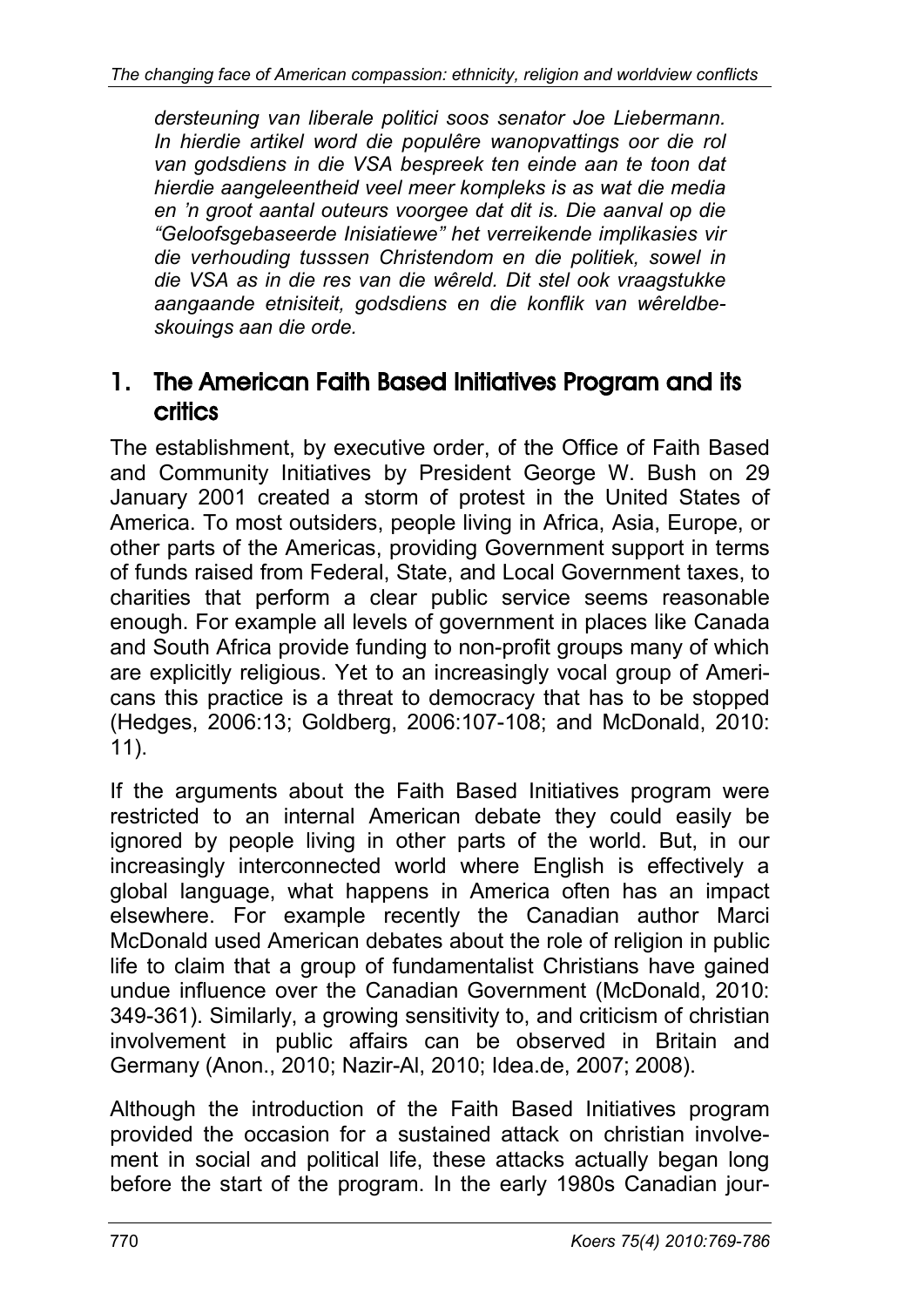nalist Judith Haiven wrote about the "dangers" of a host of christian non-profit organisations (Haiven, 1984:63-72; 110-124). Later, American journalist Sara Diamond developed the same themes in a series of books that attacked the entry of Christians into debates about public policy (Diamond ,1989; 1995; 1996; 1998). A host of other writers then followed her lead including Chris Hedges, whose *American fascists: the christian right and the war on America*  (Hedges, 2006) became a long running best-seller, and Michelle Goldberg who devoted an entire section of her *Kingdom coming: the rise of christian nationalism* to Faith Based Initiatives (Goldberg, 2006:106-133).

Although apparently written by independent authors, each of which claims to have identified a trend that others have overlooked, these works actually feed on each other and in doing so seriously misrepresent American politics and social life. The ideas found in these works are widely propagated by groups like the Freedom From Religion Foundation (2010), and the so-called New Atheists – a group of vocal critics of religion that includes such people as journalist Christopher Hitchens, Oxford Professor Richard Dawkins, and the American philosopher Sam Harris. The clearly stated aim of these people is to relegate the practice of religion, if it continues to exist at all, to the purely private realm (McGrath & McGrath, 2010).

The following examination of the Faith Based Initiatives program demonstrates the way this anti-christian lobby propagates false claims to discredit Christianity. It also shows that contrary to what the critics claim Faith Based Initiatives represent a well thought out approach to social welfare that has proved highly successful.

### 2. The pentecostal origins of Faith Based Initiatives

According to both supporters and critics of Faith Based Initiatives the idea originated from an attempt to close down a drug and alcohol abuse program run by an American christian organisation known as Teen Challenge (NGLTF, 2003; Olasky, 1995; Teen Challenge, 2011). Founded in the 1960s by a charismatic pentecostal preacher David Wilkerson, in New York City the organisation gained national attention among evangelical christian groups through Wilkerson's best-selling autobiographical book, *The cross and the switchblade* (Wilkerson, 1963). From then on it slowly spread throughout the United States to several other countries including Britain and South Africa. Essentially, Teen Challenge helped young teens, particularly ex-gang members, get off drugs and rebuild their lives by emphasising the importance of a christian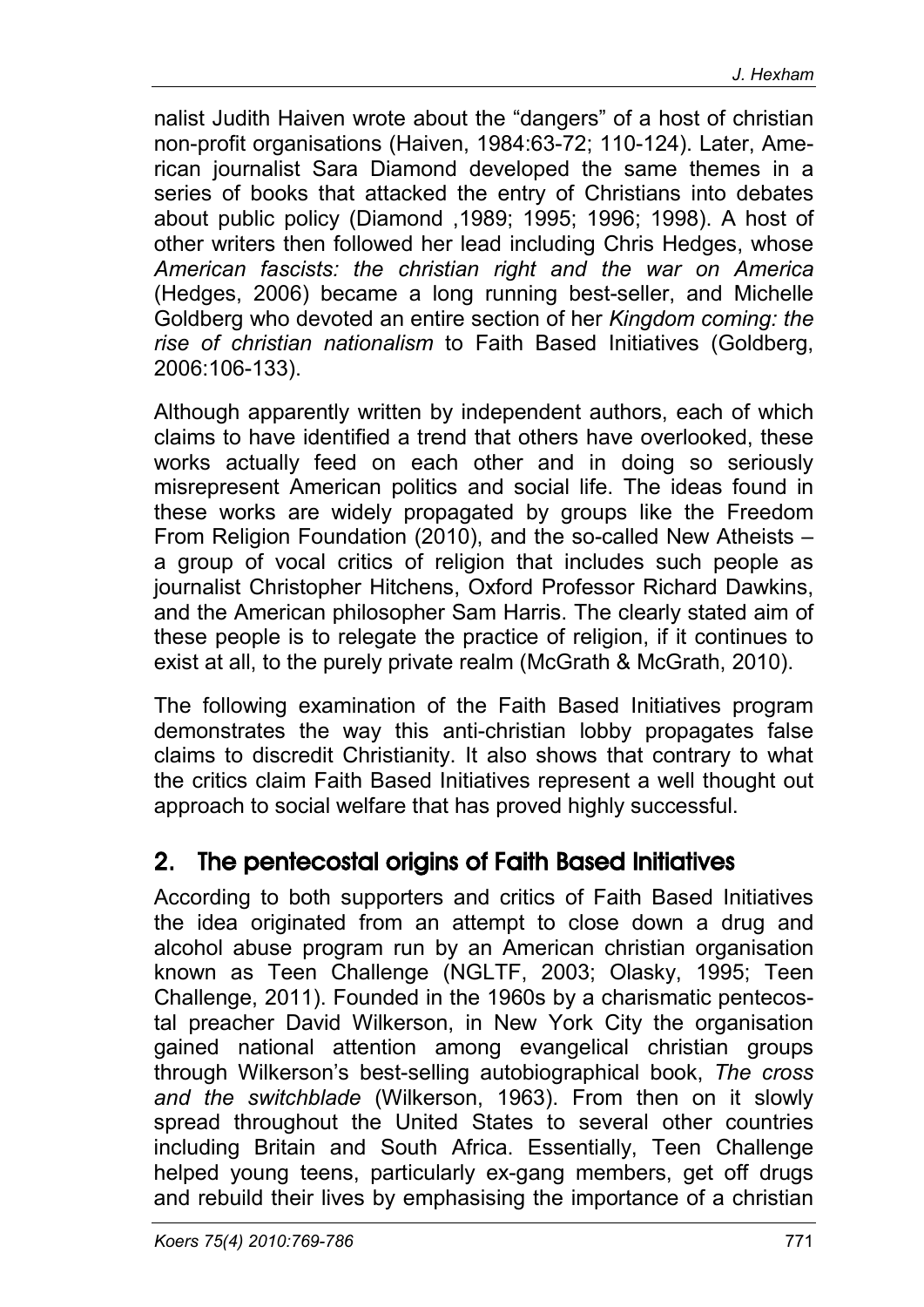conversion experience and ongoing involvement in a church community.

As a christian evangelistic organisation Teen Challenge looked to churches and individual Christians for support. In addition to employing its own staff the organisation established various treatment centres, half-way houses and homes. All appears to have gone fairly well until the 1990s when "the state licensing authorities" in several states, including Oregon, Pennsylvania, and Texas began to demand that the organisation meet State licensing criteria. These demands came to a head in San Antonio, Texas, in 1995. Even though the organisation received no government funding, "the Texas Commission on Alcohol and Drug Abuse nevertheless subjected" it to "arbitrary licensing and credentialing procedures", insisting that "Counseling that emphasizes religious belief is not real treatment". Therefore the Commission attempted to close down the Teen Challenge operation (Olasky, 1995; 1996:127).

This intervention in the work of an established welfare program provoked an angry protest on Pat Robertson's *700 Club*. Robertson, the son of an American Senator, is one of the leading television evangelists in America. He ran as a presidential candidate in America in 1988. Robertson is the founder of Regent University and the Christian Broadcasting Network which is arguably the most successful christian media organisation in America. The *700 Club* is his flagship program. It has aired since 1966 and attracts an average daily audience of around one million viewers (Harrell, 1987).

This protest led to the intervention of the then Texas Governor, George W. Bush, who was to become the 43rd American President in 2001 (NGLTF, 2003). Eventually, after considerable effort, and with the support of several academic studies that appeared to show that whatever its faults the Teen Challenge Alcohol and Drug program worked better than most secular programs, the organisation was allowed to continue with its work (Olasky, 1995). How valid these "scientific studies" actually were is still hotly disputed. Researchers at both the Pew Foundation and Lilly Endowment strongly support them while members of American atheist organisations questioned their validity (Pew, 2009; NCCED, s.a.; Anon., 2001a).

# 3. The growth of Faith Based Initiatives

Although it is widely believed that Faith Based Initiatives were the brainchild of the Bush administration, the first American Faith Based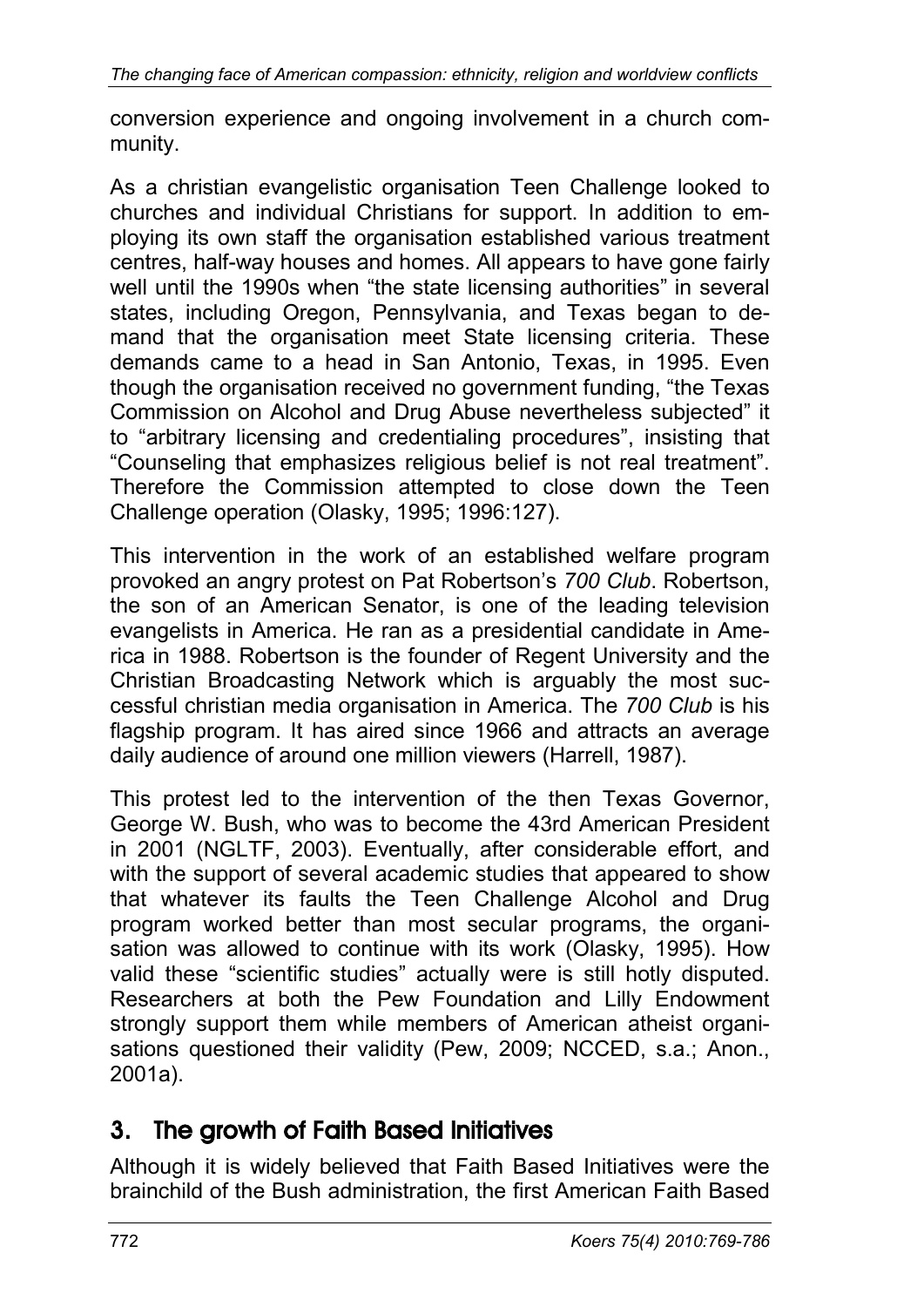Initiative Bill was actually signed into law by Democratic President Bill Clinton. At the time it was known as the Personal Responsibility and Work Opportunity Reconciliation Act of 1996 where Section 104 outlined the principles of a faith based approach (USA, 1996).

It is important to recognise that the original bill was sponsored by right-wing Republican Senator John Ashcroft with broad based support among both Republicans and Democrats (Anon., s.a.a). Later, Ashcroft, who is a committed pentecostal Christian and former christian college President, was chosen by Bush to become his Attorney General. He held this post from 2001 until his resignation in 2005.

On the Faith Based Initiatives legislation, Ashcroft, who is a very conservative politician, worked closely with liberal left Democrats like Liebermann and Harris Wofford who were among the bill's strongest supporters. Liebermann, an observant Jew who refuses to campaign on the Sabbath, is known for his independent views (Anon., s.a.b). Wofford, on the other hand, was a former special assistant to President John F. Kennedy (1917-1963) on civil rights with an impeccable record as a spokesperson for the downtrodden (Anon., s.a.c; Wofford, 1980).

All of these men, and many other members of the American Government, supported the Faith Based Initiatives program because they agreed that the welfare system was broken and in need of radical change. Indeed, Liebermann and others like him consistently supported Faith Based programs to the annoyance of atheist and similar groups (Anon., 2001b; 2002).

Importantly the 1996 Federal Faith Based Initiative legislation expired after five years. Therefore President Bush had to reintroduce its provisions in his own Bill which is why the idea became attached to him. Additionally, Bush created an office of Faith Based Initiatives thus increasing the provision's profile. Previously it was known as the "charitable choice" program. Nevertheless the provisions were the same as the 1996 bill.

The argument used by supporters of Faith Based programs is, in the words of *Time Magazine,* that America has "a failed welfare system" unable to take care of "more than 35 million Americans" who "continue to live below the poverty line" (Anon., 1997). In this situation various levels of government have increasingly looked for programs that work and have found them among religious groups.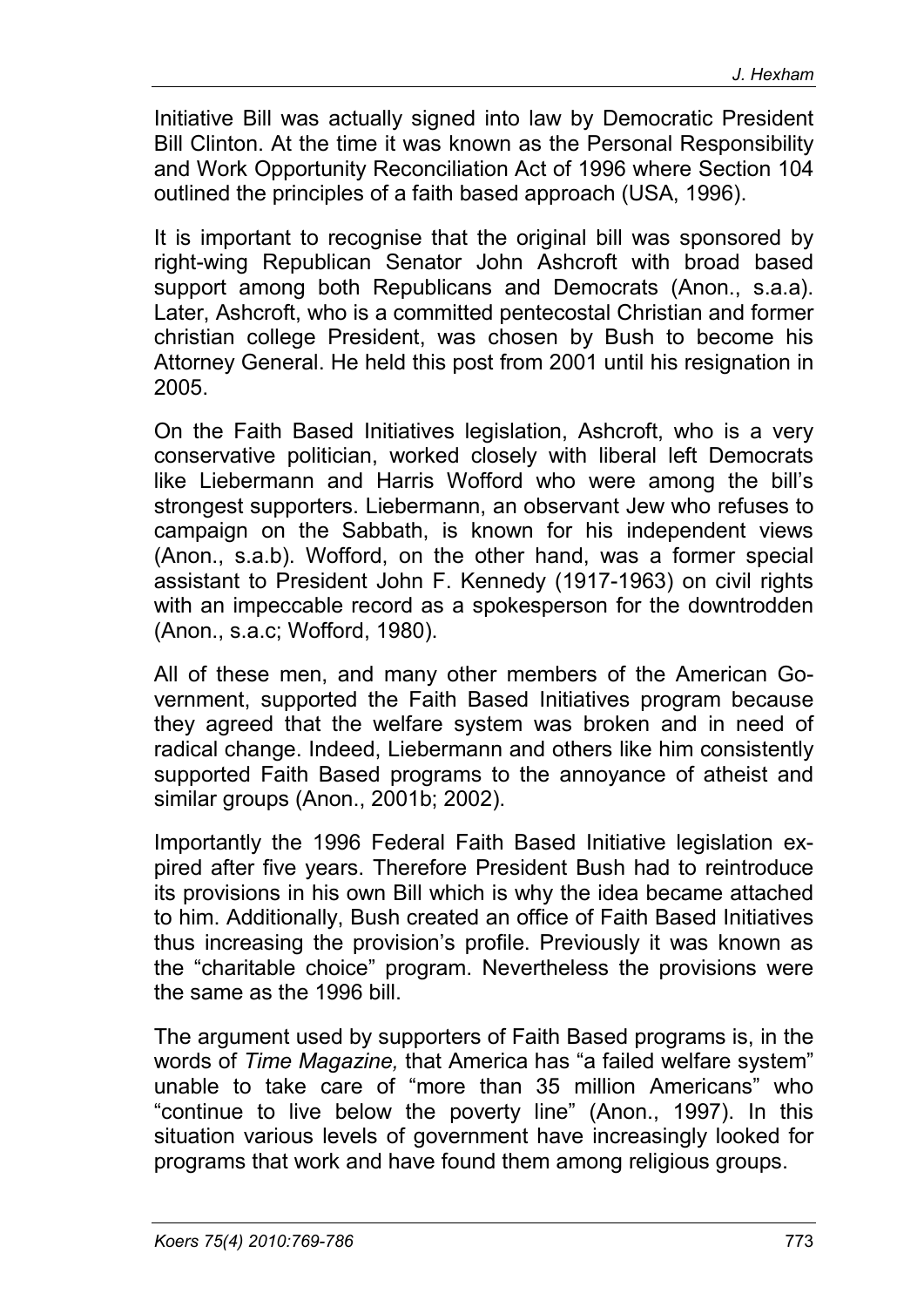As *Time* said,

… a little-noticed provision in last year's [i.e. 1997] welfarereform law called 'charitable choice' has opened the door for the nation's 260,000 religious congregations to take a far greater role in welfare programs: they can now solicit government funds directly rather than set up charitable subsidiaries.

The report also observed it was not just atheists who disliked the new rules, "some of the strongest opposition to the new programs comes from religious leaders" including southern Baptists in Texas (Anon., 1997).

Contrary to the impression created on television and in the media outside of the USA, these religious groups are not simply fundamentalist Christians. Led by respected politicians like Liebermann many Jewish groups support Faith Based programs. So too do Muslim and other minority religious groups who claim that because they are rooted in local communities they are best able to deliver appropriate aid to the needy in ways that will help them escape the poverty trap.

The brains behind the Bush campaign to renew America through a "new 'character crusade'" is said to be a Jewish professor of Journalism turned fundamentalist Christian, Marvin Olasky (2010). In fact, it was his books *The tragedy of American compassion* (1992) and *Renewing American compassion* (1996) that are credited with creating the idea of Faith Based Initiatives in the first place.

Surprisingly, even the strongly critical *American atheist* magazine admits that such ideas and programs have "appeal to both liberals and conservatives" and have remarkably broad based support. Even Tipper Gore, the wife of former Presidential Candidate and Bush opponent, Al Gore, is reported to be a strong supporter of this faith based "new communalism" which is also described as a "civil society" movement (Anon., 2001b; Abernethy, 2003).

Opposing Faith Based Initiatives are an array of groups that believe in the strictest possible interpretation of the First Amendment to the American Constitution. These include the American atheist organisation which has published various attacks on the plan in its magazine, *The American atheist*, issued the position papers cited elsewhere in this article. The American Civil Liberties Union has also issued several position papers attacking Faith Based Initiatives (Anon., 2004). Finally, there are numerous anti-Bush websites like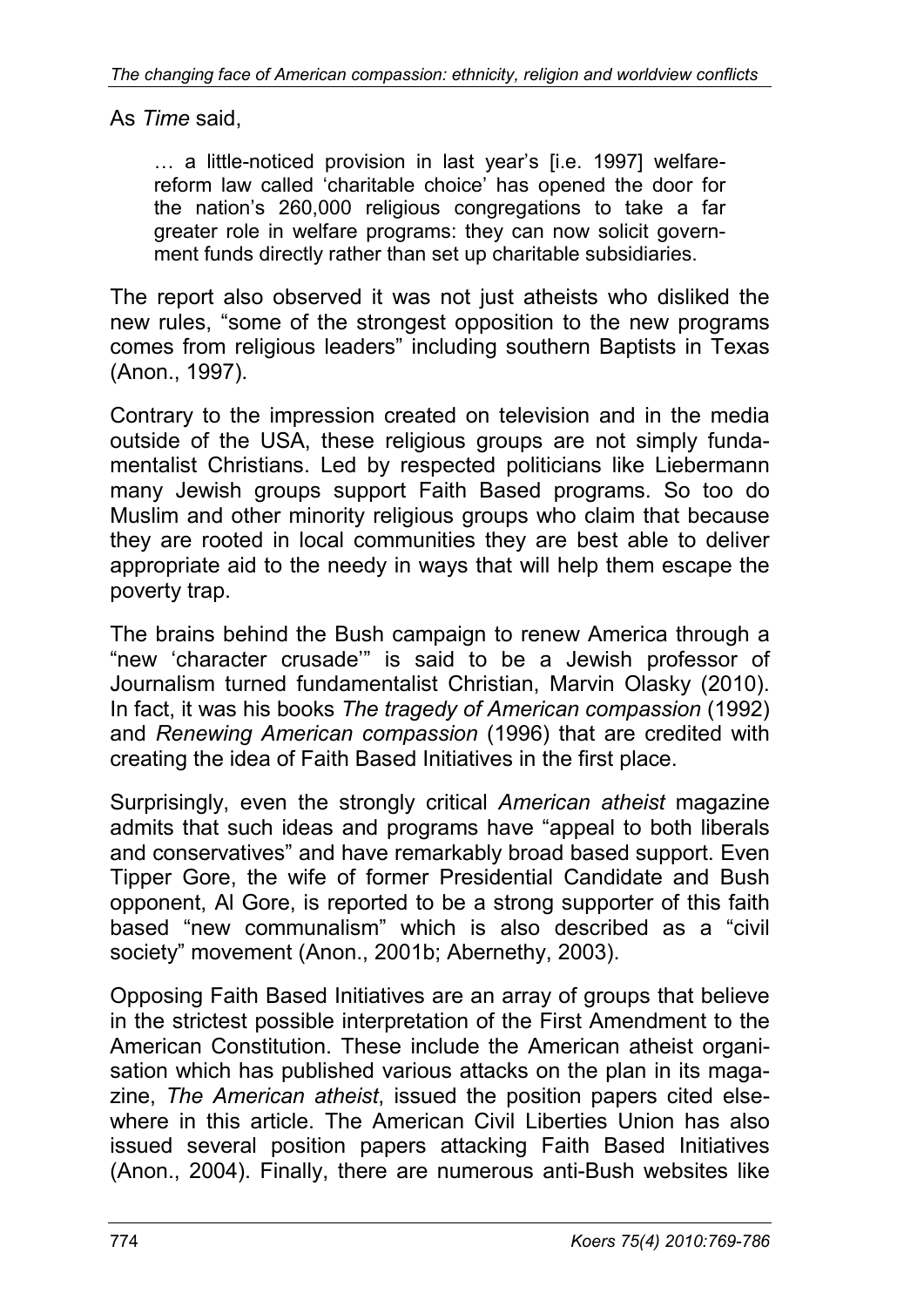*The Whitehouse*, not to be confused with the official *The White House* website, that ridicule the idea of Faith Base Initiatives.

### 4. The American debate about the separation of church and state

To appreciate what all of this means in the American context, it is important to know something about American ideas about the separation of church and state which is enshrined in the First Amendment to the Constitution of the United States of America. When the British ruled what became the United States of America, various churches were recognised as the established church for particular states. Thus in Maryland the Roman Catholics had special rights while in Rhode Island it was the Congregationalists who were privileged. These rights extended to both state support from taxes and the ability to prevent other denominations building churches in a given area.

When the founding fathers of the United States of America drew up their Constitution in 1787 the role of religion was not defined in the Constitution itself. Consequently what became known as the First Amendment was introduced in 1789. This amendment states "Congress shall make no law respecting an establishment of religion …", which is known as the "Establishment Clause". Then follows the statement "or prohibiting the free exercise thereof" which is known as the "Free Exercise Clause" (Carter, 1994:106).

These two clauses frame American thinking about the relationship between church and state. Today there are two major approaches to interpreting the First Amendment. One group of scholars argue that the intent of the First Amendment was to prevent any one church dominating a particular state and that the founding fathers never intended to remove all religion from public life. Another group argues that while the original intent may have been restricted to preventing the establishment of any one church we now ought to recognise that what is implied in the Amendment is a complete separation of religion from secular life.

Surprisingly the people who hold to these very different positions cannot be identified along religious lines. For example the American atheist's organisation acknowledged that some Baptists also support the complete separation of religion from the state (Anon., 1999a) and the organisation, Americans United for the Separation of Church and State, is supported by many church groups particularly Baptist groups (Anon., 1999b). Here it is worth noting that former American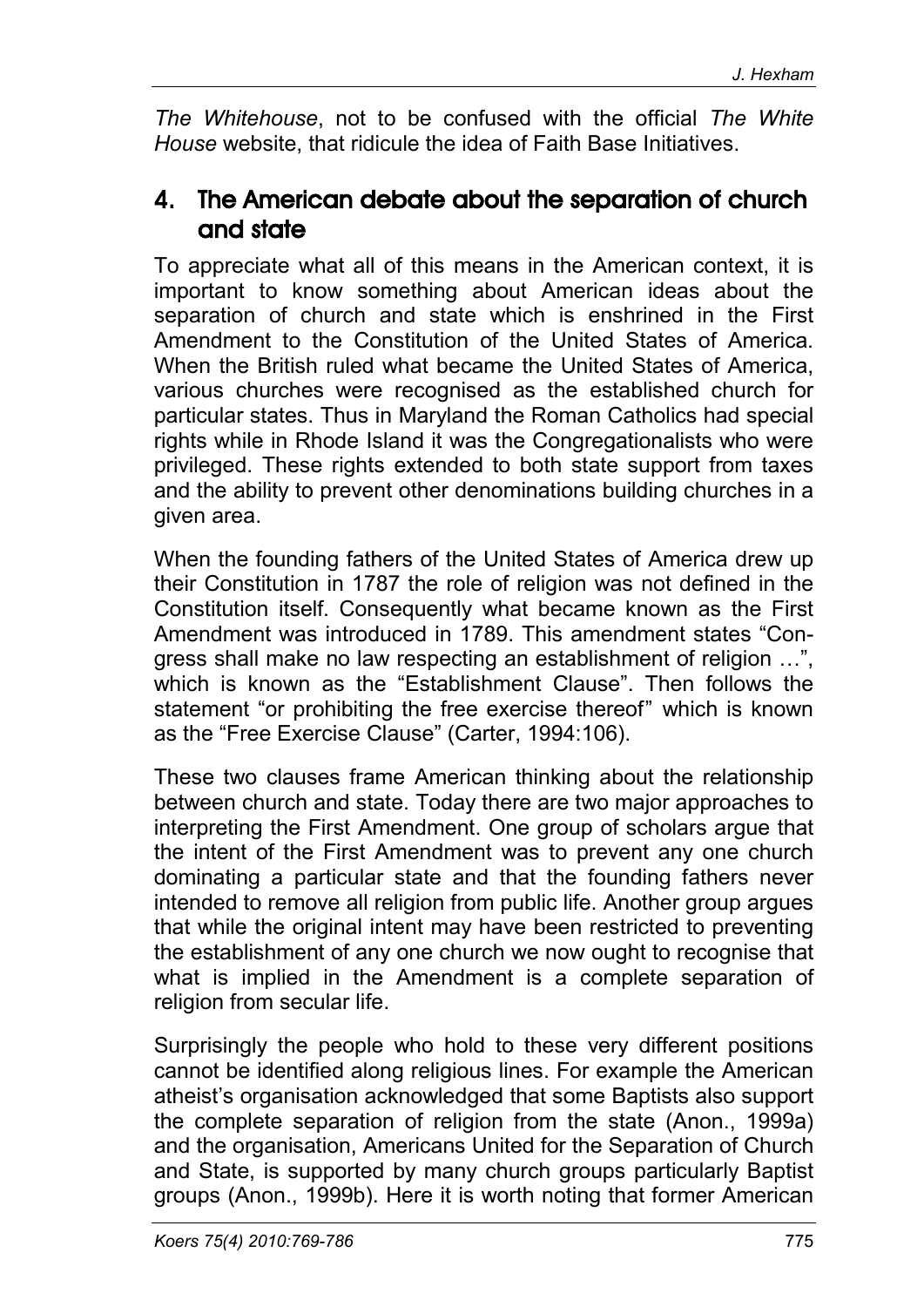President Bush had a Methodist/Presbyterian background while his predecessor, Bill Clinton, was a Baptist.

Generally the earlier interpretation that the First Amendment simply prevented the creation of an established church held sway until shortly after World War II. Then, with the founding of groups like Americans United for the Separation of Church and State in 1947, the newer interpretation began to gain acceptance.

# 5. The Lemon test

Eventually, after a long political and social debate, ideas about the separation of church and state were stabilised by what is known as "the Lemon test". Since legal decisions are constantly being challenged and reinterpreted all that we can do here is give an overview of its main points. The "Lemon test" resulted from the Supreme Court's judgement in the case *Lemon vs. Kurtzman* which dealt with Pennsylvania's "Nonpublic Elementary and Secondary Education Act" of 1968 and the issue of state aid to religiously based schools. Hearing this case the Court established three principles that such legislation must have for the funding of religiously based charitable groups:

• **"The government's action must have a legitimate secular purpose"**

This is usually interpreted to mean that charitable work by a religious group can be funded by various levels of government provided the work itself is secular as is the case in providing shelters for the homeless or soup kitchens for the poor.

• **"The government's action must not have the primary effect of either advancing or inhibiting religion"**

This is more debatable because it appears that the clause may allow a group to promote its beliefs as long as it does not make this its primary goal or something that is funded by government grants. For example this clause appears to allow a Salvation Army officer to talk to someone about their own faith and even suggest that involvement with the Salvation Army might help them recover from an addiction, provided it is done in the context of a drug rehabilitation, shelter, or food program that is the recipient of government aid. On the other hand, some people say that this totally rules out any religious content in the actual delivery of aid. When an employee of a group delivering government funded aid attempts to encourage someone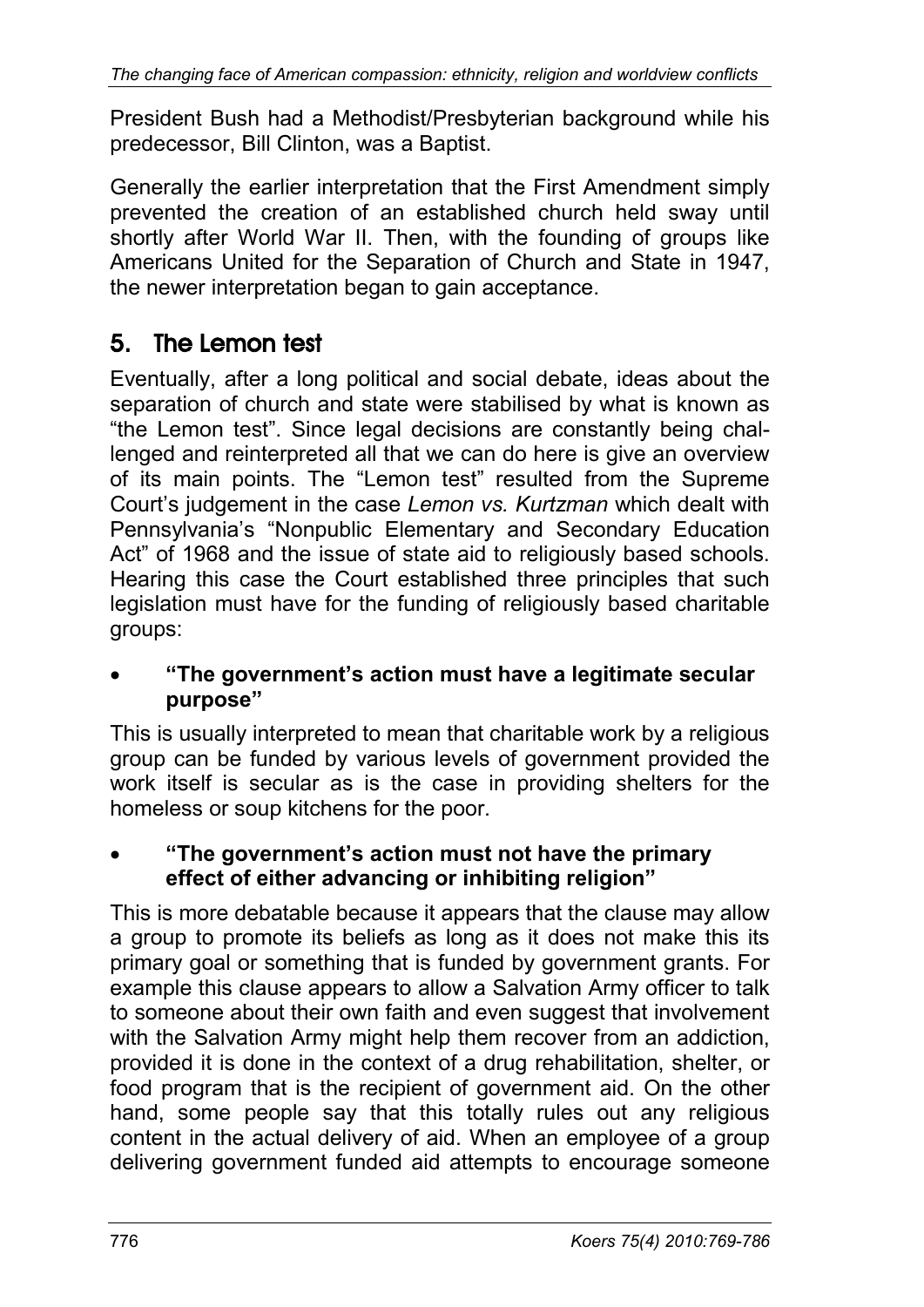else to change their lifestyle in a religious direction they have forfeited the right of the group to receive government aid.

#### • **"The government's action must not result in an 'excessive entanglement' with religion"**

This seems fairly clear but again it is possible to argue over what is meant by "excessive" and what is an "entanglement". Is the black Muslim social worker who suggests to an alcoholic that alcohol is evil and that by joining a mosque they will remove themselves from the temptation to get drunk, exercising "excessive" religious pressure? And if so, does this entangle the government with religion? (USA, 1971; Boyle, 2004).

The overall effect of the *Lemon vs. Kurtzman* judgement appears to have been that religiously based non-profit groups were able to apply for and obtain funds from all levels of government, provided they were able to show that the funds were strictly used for humanitarian purposes and that the religious charities operated in an essentially secular manner. As a result soup kitchens, drug programs, et cetera received support as long as no attempt was made to introduce religion into their activities in anything but the most casual of way. Therefore, while individuals might have spoken about religion on a person to person basis, the program itself could not include a religious element as an official part of the program.

# 6. Post-Lemon developments

The compromise reached as a result of the widespread acceptance of the Lemon test seems to have changed in the 1990s as a result of some heavy handled activities by people who attempted to impose stricter restrictions on religious groups than existed previously. One of the cases taken to the Supreme Court is known as *Rosenberger vs. the University of Virginia*. In this case the University of Virginia had decided that it could no longer allow christian student societies to receive funding from funds set aside by the university to support student activities. This decision was justified on the basis of the First Amendment with the result that all religious groups on campus were told that they were no longer eligible for the normal support provided to other student societies.

As a result the Supreme Court heard a case in 1995 brought by one of the christian groups. It decided in favour of the christian students against the university. In this judgement the Supreme Court ruled that "the University of Virginia violated the law" by withholding funds: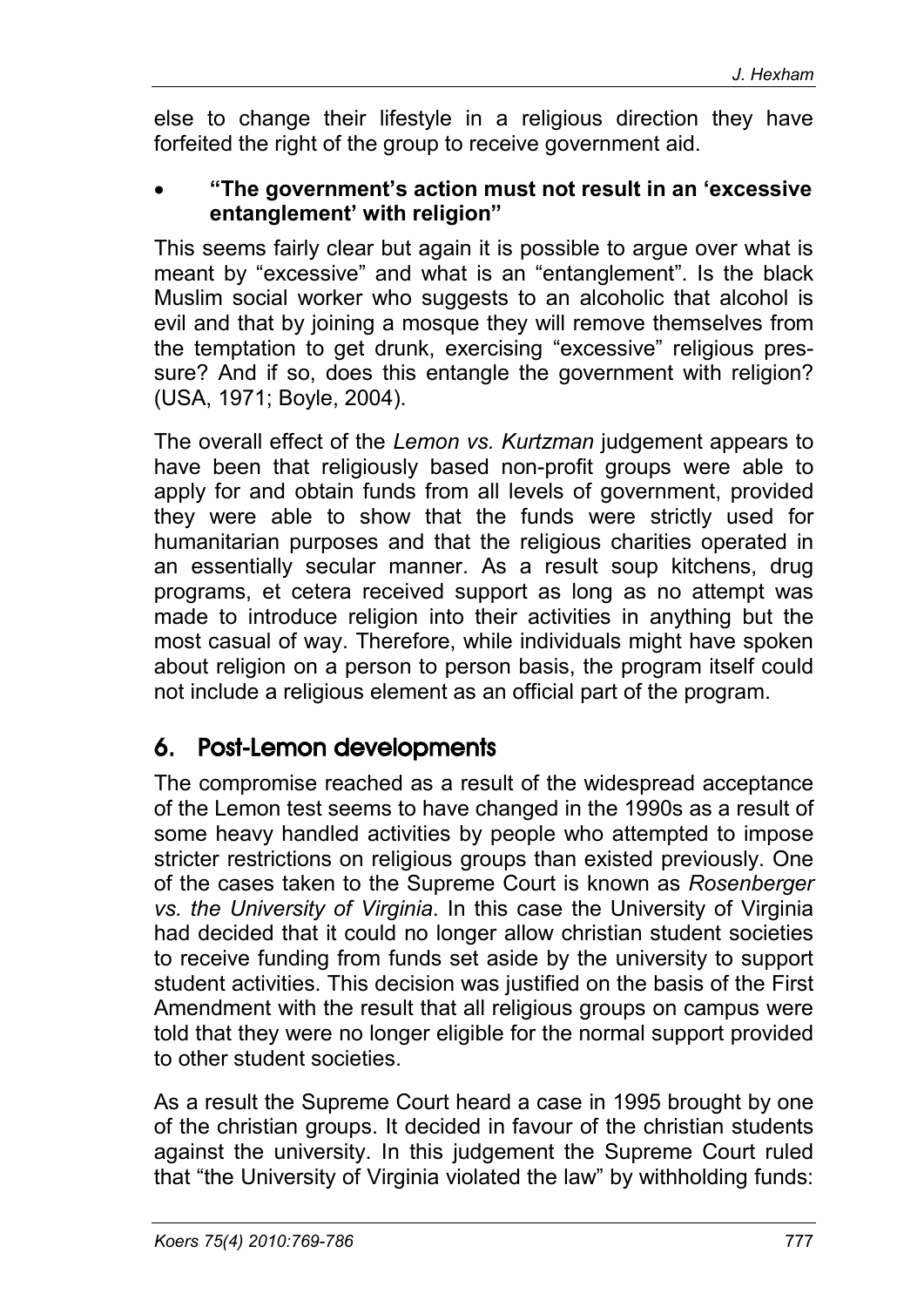"Because the money was offered to all student groups, regardless of creed, the religious group was entitled to the funding." (Boyle, 2004.)

This judgement was seen as a victory for faith based groups and paved the way for the Welfare Reform Act and Ashcroft Amendment of 1996 that was signed into law by President Clinton. President Bush's Faith Based Initiatives of 2001 follow very naturally from this act. So too did the "Charity Aid, Recovery and Empowerment (CARE) Act" of 2003 (Moyers, 2003). It also clearly played a role in President Bush's State of the Union Address on 20 January 2004 where he unveiled numerous faith based initiatives (The White House, January 2004).

More recently, Barack Obama surprised many Americans with an announcement supporting the Faith Based Initiative Program during the 2008 American Presidential Election Campaign. Although critics saw this as a cynical attempt to gain the support of evangelical Christians, others embraced his idea as eminently realistic (Pew, 2008; Fowler, 2008; Loven, 2008; Chozick & Belkin, 2008).

It is important to note that before becoming President, Barack Obama regularly attended Trinity United Church of Christ in Chicago (Anon., s.a.d). Although the former pastor, Rev. Jeremiah Wright, who baptised Obama, was a controversial figure, the church runs numerous social programs all of which benefit from the Faith Based Initiatives approach to welfare. Therefore, it is reasonable to assume that Obama's support for Faith Based programs is based on conviction rather than political opportunism (Obama, 2006).

# 7. The attack on christian involvement in politics

In the rhetoric of the contemporary secularism, Faith Based Initiatives serve as a lightning rod to further their attack on the role of religion in public life. According to numerous high profile writers like Hedges, Diamond, and McDonald, Christians, particularly evangelical Christians, are conspiring to pervert democracy to create theocratic governments throughout the western world.

Essentially these authors claim that christian conspirators, who Diamond calls the "Christian right", Hedges labels "Christian fascists" and McDonald identifies as "Christian nationalists", are gaining undue influence over politics and society in western democracies (Hedges, 2006:10-11; Diamond, 1989:130-136; McDonald, 2010: 11). They all agree that this is a new form of fascist nationalism that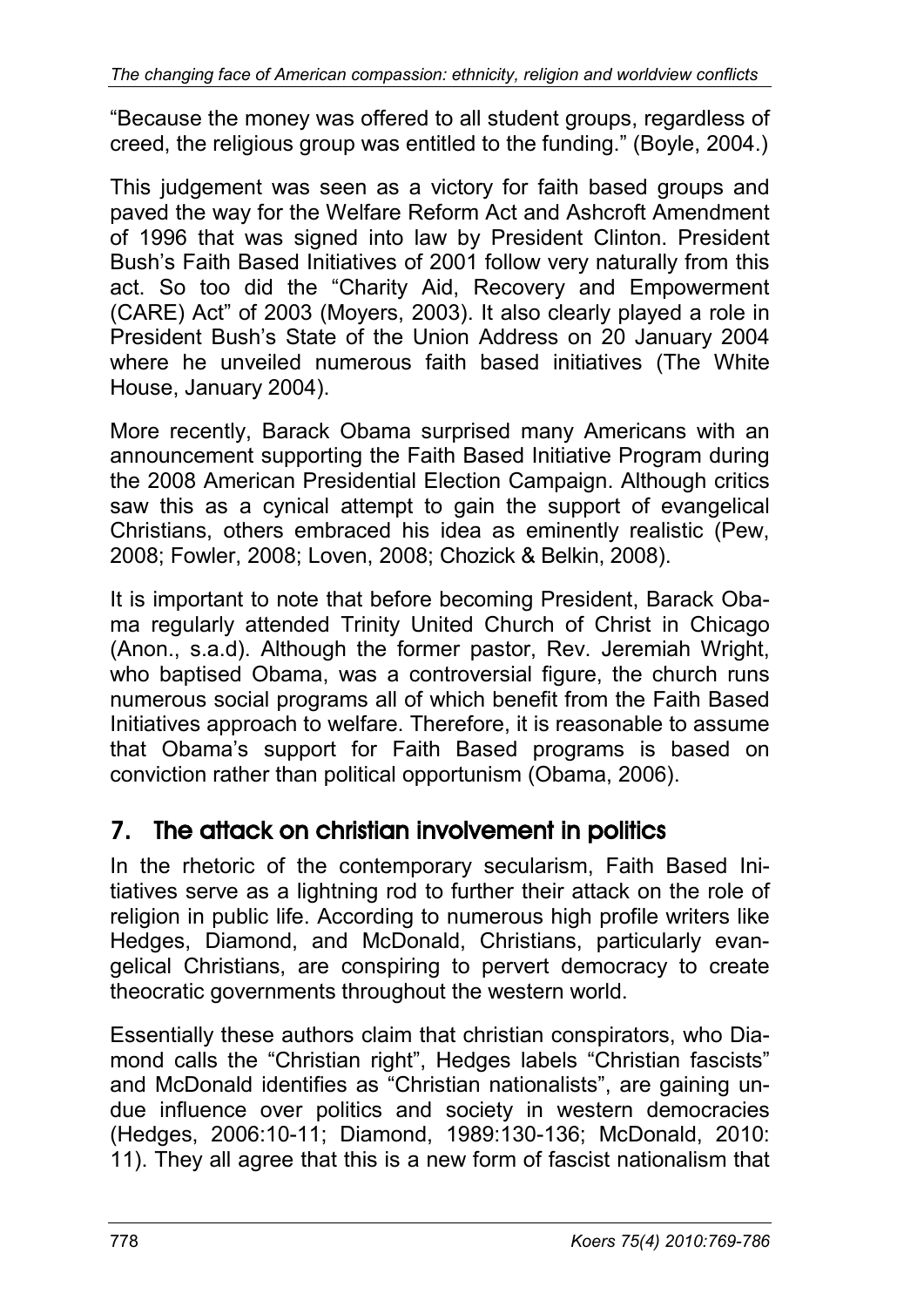can be described as "christian reconstruction," or "dominionism" (Diamond, 1995:247; Hedges, 2006:12; McDonald, 2010:11).

Without carefully defining their terms, or providing specific citations, they link the type of genuine fear of atomic war illustrated in the German television film *Heimat 3* to christian politics (Reitz, 2004). In doing so they claim that Christians who become involved in politics are driven by the "conviction that the end times foretold in the book of Revelation are at hand" (McDonald, 2010:11). Therefore, we may expect "Christ returning to earth at the head of an avenging army" (Hedges, 2006:4). This belief they interpret as evidence of "a theology of despair" because "for many the apocalypse can't happen soon enough" (Hedges, 2006:186).

Explaining the popularity of the "New Christian Right", these critics trace the origins of the evangelical involvement in politics to a few highly influential writers. One of the most commonly mentioned is the Presbyterian evangelist Francis A. Schaeffer whom Diamond describes as an early source of dominion theology. Specifically, they target his book *A christian manifesto* which, they point out, sold 290 000 copies in its first year and remained popular throughout the 1990s (Diamond, 1995:246). Alongside Schaeffer, Rushdoony, and his mentor the Calvinist theologian Cornelius Van Til are seen as creators of what all these writers see as a frighteningly antidemocratic movement (Diamond, 1995:247). They argue that the ideas of "Christian reconstructionism" are "being enacted through the Office of Faith Based and Community Initiatives" (Hedges 2006:13).

### 8. The political influence of Evangelical Christians in North America

To many secular readers the arguments of people like Diamond, Hedges and McDonald sound convincing. Fortunately for Christians their claims about christian politics do not stand up to scholarly analysis.

Probably the first scholarly work to use survey and other data to examine the political influence of evangelical Christians, particularly those associated with the Religious Right was written by Clyde Wilcox a Professor of Government at Georgetown University in Washington, DC. His book, *Onward Christian soldiers? The religious right in American politics,* is a well documented study packed with statistical and other data. Wilcox begins by telling his readers that although he "grew up in rural West Virginia" where "many of his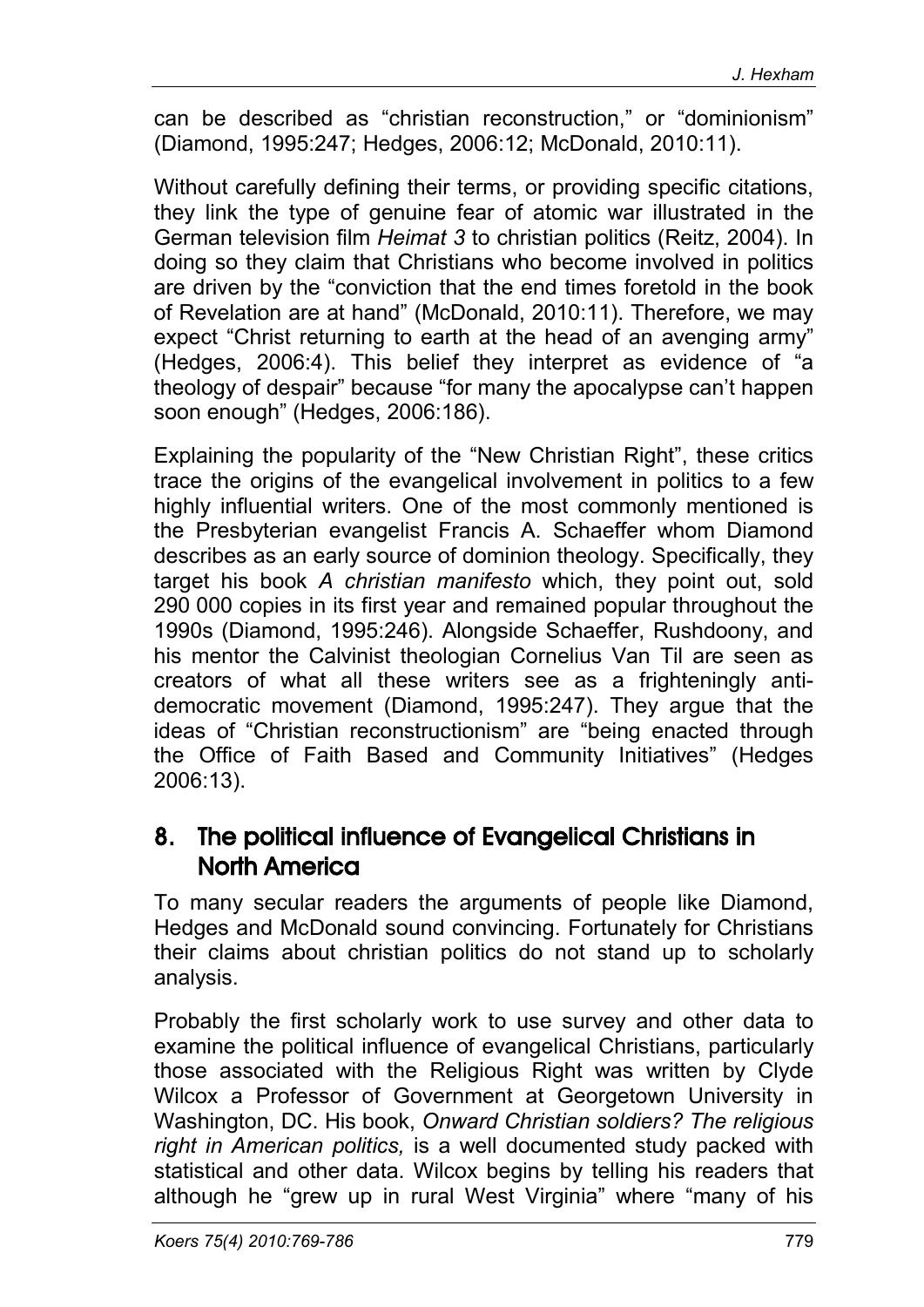family and friends" were and are fundamentalist Christians, he "came of age politically in the late 1960s and was shaped by the civil rights, antiwar, feminist, and environmental movements. I strongly oppose most of the policy agenda of the Christian Right …" (Wilcox & Larson, 2006:xi).

What follows is a detailed analysis of the social and political culture of evangelical Christianity which he carefully contrasts with the beliefs and attitudes of both mainline Christians and secular Americans. As a result, evangelical Christian involvement in American life is placed in a broad context where it is carefully studied.

Unlike McDonald, Hedges, or any of the other apocalyptic scaremongers, Wilcox shares Marsden's view that the dominance of premillennialism among North American evangelical Christians "created a strong resistance to political involvement" (Wilcox & Larson, 2006:27) even though some writers, like Hal Lindsey, were later to mix "premillennialism with far-right, often paranoid politics" (Wilcox & Larson, 2006:35). Nevertheless, he observes, that by the 1990s "many Christian Right leaders" were "adopting a more postmillennialist theology" which was particularly popular among charismatic Christians (Wilcox & Larson, 2006:44).

Interestingly, although he identifies a drift towards postmillennial theology among American evangelicals, he pays very little attention to christian reconstruction, because he views it as "a tiny fringe of the Christian Right" (Wilcox & Larson, 2006:125). Nevertheless, he acknowledges that some Christian Right leaders, like Pat Robertson, have taken over some ideas from Rushdoony's writings. Unlike the apocalyptic scaremongers, however, he does not see this as necessarily bad because research presents "a more complex picture" that shows that while many Americans are supportive of things like "prayer in school" they reject the more extreme views of reconstructionists (Wilcox & Larson, 2006:125).

Finally, Wilcox notes a generational shift among evangelicals that moves them towards more liberal social views and the centre of American society (Wilcox & Larson, 2006:146). Consequently, while he admits that there is always the remote possibility of a christian fascist takeover of America it seems highly unlikely, because most Christians, including leaders of the Christian Right, are thoroughly democratic in their thinking and aspirations (Wilcox & Larson, 2006:133-151). Therefore, he concludes that "Christian conservatives deserve a place in the political process" and that this involvement has "several positive aspects" because it will prevent the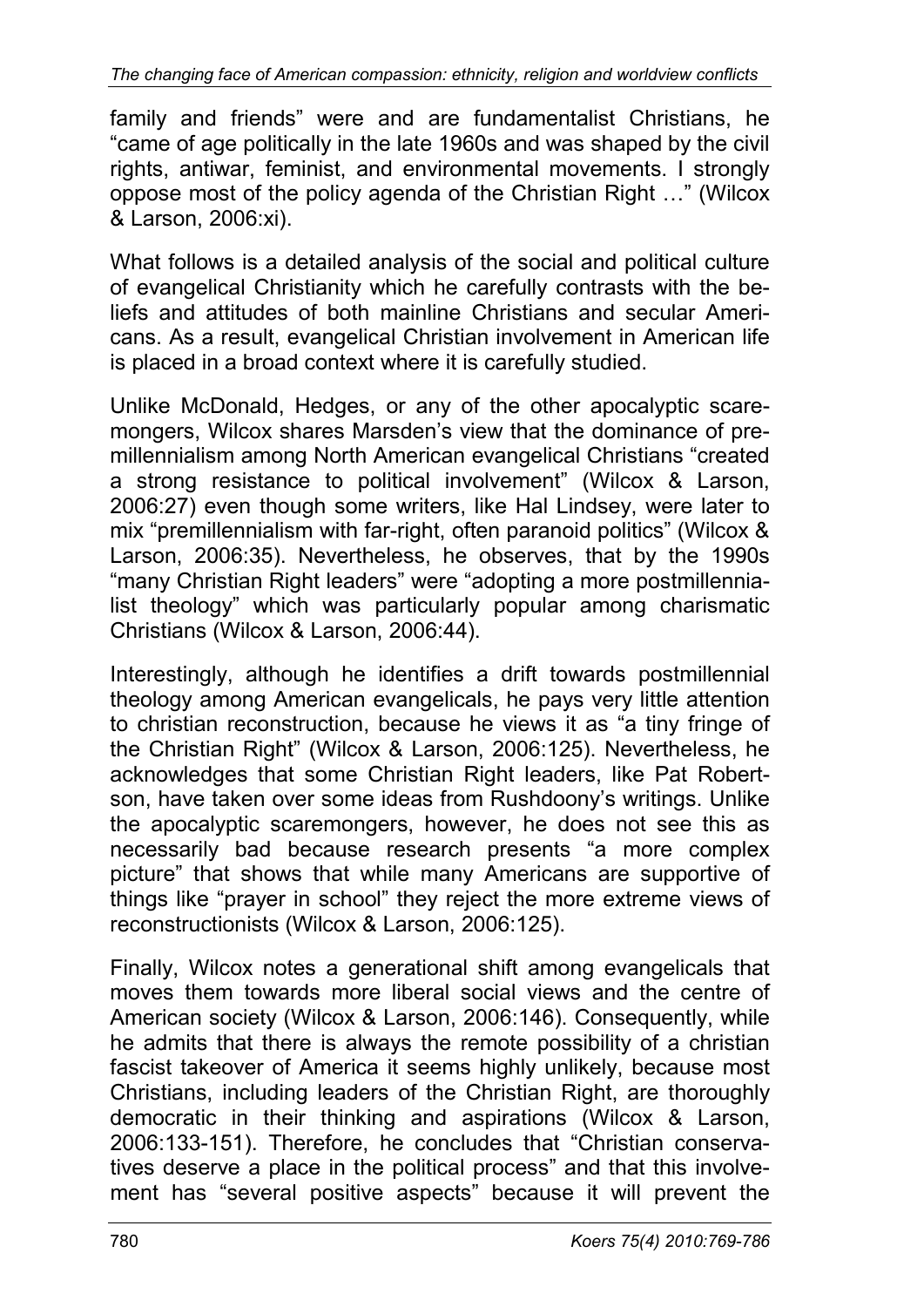alienation from society of a large number of Americans (Wilcox & Larson, 2006:150).

Some might wonder whether Wilcox's work is too dated to be of real value. Yet upon examination this seems not to be the case. What the available data shows is that as a group evangelical Christians tend to be far less politically active than any other segment of society and that when they get involved politically their commitments are quite diverse. For example Stark (2008:155) provides the following statistics for political activism:

|                                      | Make a campaign<br>contribution | Work in a<br>campaign | Attend a<br>meeting |
|--------------------------------------|---------------------------------|-----------------------|---------------------|
| <b>Evangelicals</b>                  | 27%                             | 6%                    | 15%                 |
| <b>Liberal</b><br><b>Protestants</b> | 32%                             | 11%                   | 21%                 |
| No religion                          | 37%                             | 9%                    | 25%                 |
| All non-<br><b>Evangelicals</b>      | 29%                             | 10%                   | 19%                 |

#### **Table 1: Statistics for political activism (Stark, 2008:155)**

Summarising his survey of political attitudes Stark finds no evidence that evangelical Christians play a disproportionate or extremist role in American political life (Stark, 2008:157-158).

Another recent survey of the political and social attitudes of conservative evangelical Christians by the highly respected sociologists Andrew Greeley and Michael Hout, reached similar conclusions. They wrote: "In our experience most of those who stereotype the Conservative Christians do not know any of them." Further, they suggest that attacks on evangelical Christians come from "not a few American secularists (who) think that any one with religious faith is mentally unbalanced …" (Greeley & Hout, 2006:1983). Similar findings were reported by the Pew Research project, the *US Religious Landscape* (Pew Forums, 2008).

Despite such evidence it is still possible that right wing evangelical christian fascists secretly exercise profound influence over decision making in both Washington and Ottawa. Perhaps, as McDonald im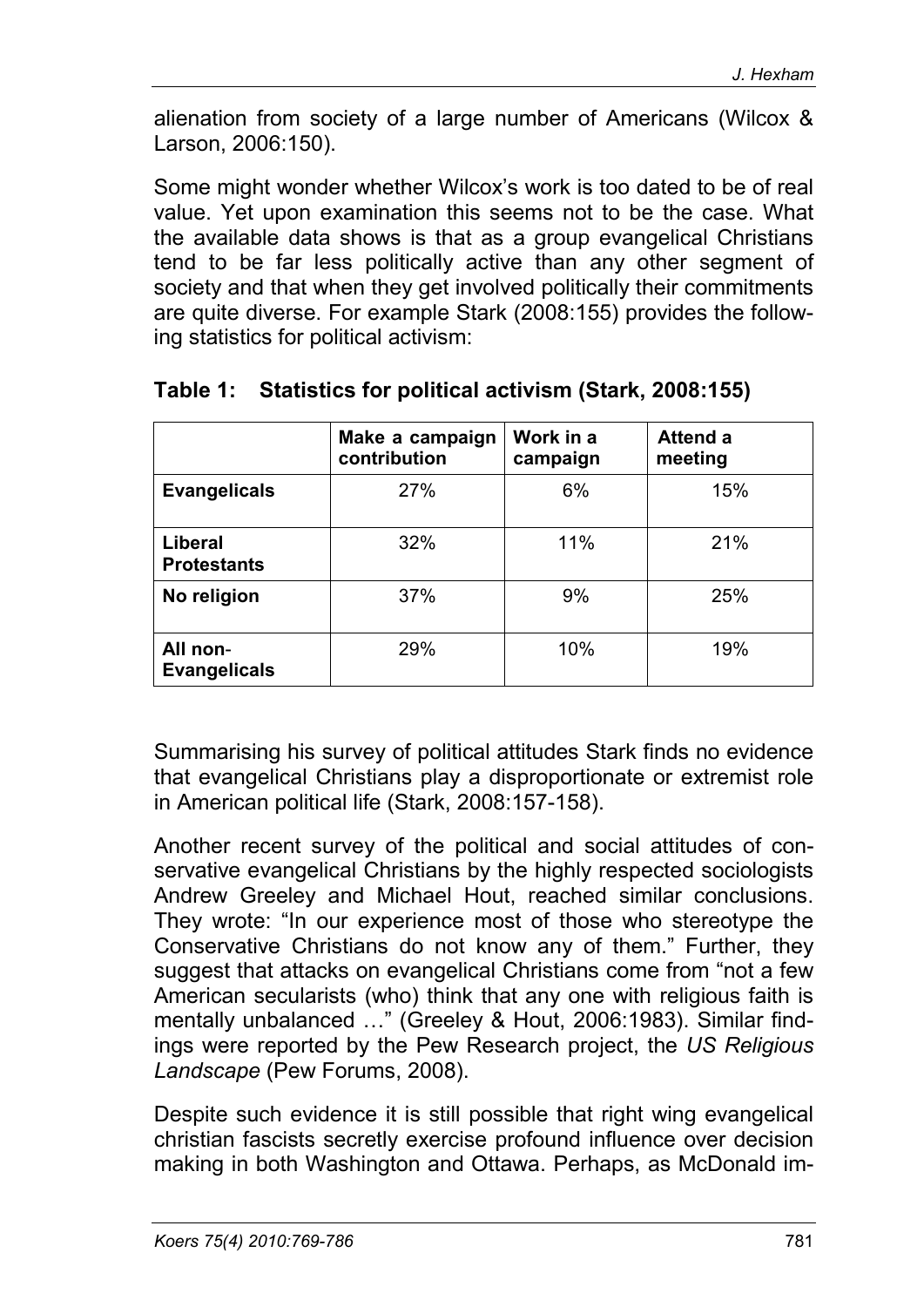plies, there is a subtle influence that lurks below the surface of public events.

Fortunately, Lindsay addresses this type of argument in his groundbreaking study, *Faith in the halls of power* (Lindsay, 2007). Although he acknowledges that "the evangelical movement ... now wields power in just about every segment of American life …" (Lindsay, 2007:208), he refutes the idea that there is some plot or "master plan" for christian dominance by pointing out that the growth of evangelicals in American life simply reflects the demographics of American society (Lindsay, 2007:218).

Further, he argues that "evangelicals have been active in both parties …" (Lindsay, 2007:208), and contrary to the view that evangelicals are intolerant, clearly states that "American evangelicalism has the ability to maintain a core set of convictions without being so rigid that it cannot cooperate with others who do not share them" (Lindsay, 2007:216). Most importantly Lindsay points out that "many of the (evangelical) leaders I spoke to tried to distance themselves from" the *Left Behind* series and similar books, describing such works as "evangelical kitsch" (Lindsay, 2007:219). As a result he finds no evidence for the type of scare mongering the critics discussed in this paper promote.

While it is always possible that the White House is actually run by little green men from Mars, proving it is another matter. Of course if anyone wants to maintain such an absurd belief they can always claim that while on earth these advanced aliens are invisible and rule politicians by telepathic means that are entirely undetectable. Against such arguments nothing can be said, except "rubbish".

# 9. Conclusion

Looking at the issue of Faith Based Initiatives in the light of the evidence, rather than representing some deep change in American religious values as critics suggest, the endorsement of Faith Based programs by Afro-Americans, Hispanics, Jewish, and Muslim groups is more likely to reflect an underlying social change that has transformed American society over the past 30 years. This change is the shift from rampant individualism to the growth of group values usually seen in terms of multiculturalism.

An examination of the opponents of Faith Based Initiatives shows that they include American atheists, Libertarians, southern Baptists, and a host of similar groups that are committed to Lockean Indivi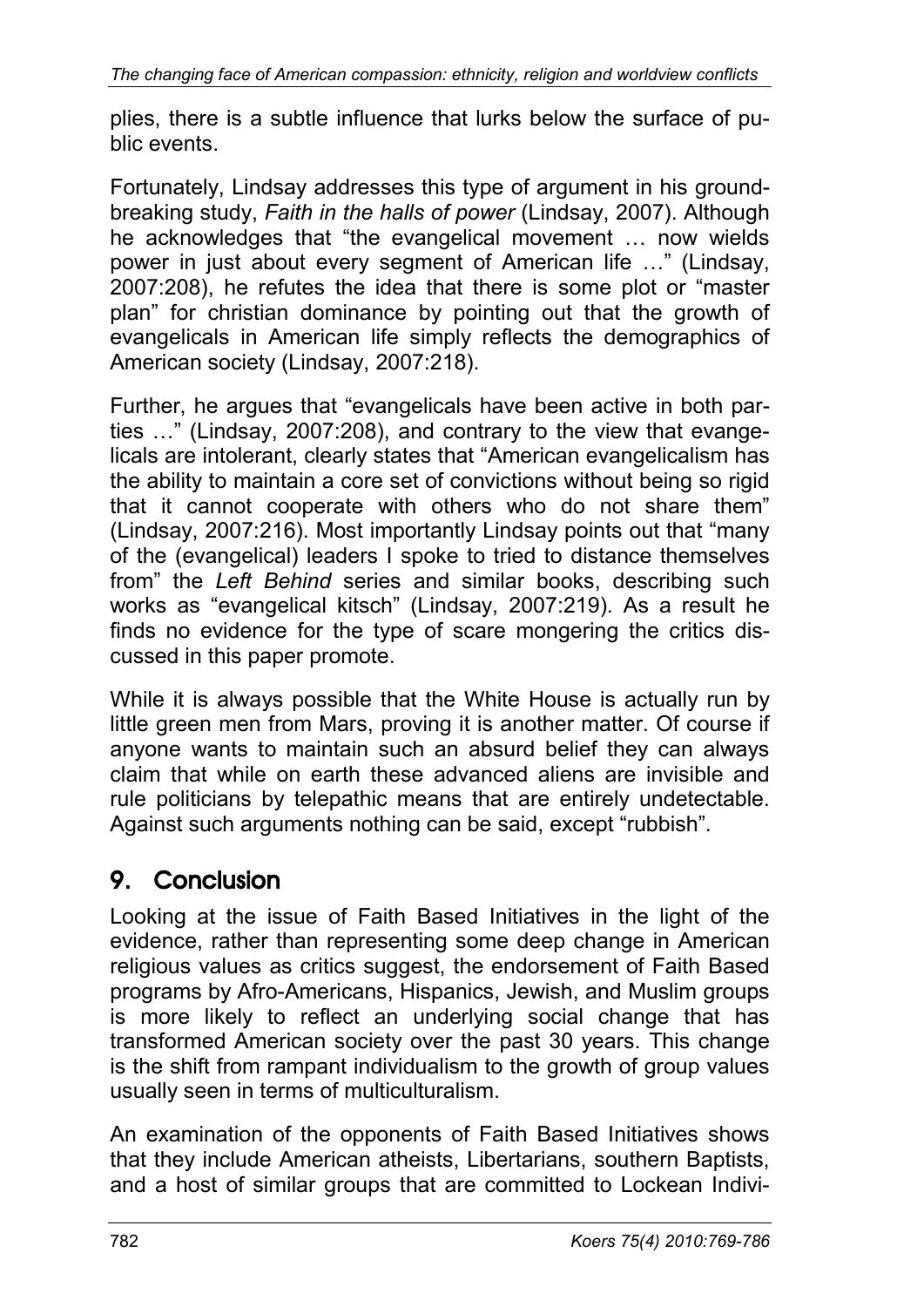dualism. On the other side of the equation are various community based groups and individuals like John Ashcroft, Pat Robertson, and Joseph Liebermann whose political identity is deeply rooted in specific communities that benefit from state assistance. Thus rather than leading to divisiveness being religious is communal.

America is changing and Faith Based Initiatives are a symptom of that change, but the change itself is far deeper and more profound than a power grab by a small group of conservative Christians. Rather it signifies a major change in the way Americans of different ethnic background no longer see themselves as American blacks, American Jews or American Hispanics but rather as black, Jewish, Hispanic, Roman Catholic, Evangelical, and pentecostal Americans. For the first time since the American Revolution ethnicity and religious identity are beginning to trump birth and citizenship as the prime factor in the way people living in the United State define their identity.

#### **List of references**

- ABERNETHY, B. 2003. Perspectives Jim Towley: Faith-Based Initiatives. *Religion and ethics*. http://www.pbs.org/wnet/religionandethics/week635/ perspectives.html Date of access: 15 Mar. 2004.
- ANON. s.a.a. Ashcroft, John, David. http://bioguide.congress.gov/scripts/ biodisplay.pl?index=A000356 Date of access: 7 Nov. 2010.
- ANON. s.a.b. Liebermann, Joseph I. http://bioguide.congress.gov/scripts/ biodisplay.pl?index=L000304 Date of access: 7 Nov. 2010.
- ANON. s.a.c. Wofford, Harris. http://bioguide.congress.gov/scripts/biodisplay. pl?index=W000665. Date of access: 7 Nov. 2010.
- ANON. s.a.d. Trinity Church of Christ, Chicago. http://www.tucc.org/ Date of access: 9 Nov. 2010.
- ANON. 1997. Feeding the flock. *Time magazine,* 25, Aug. http://www.time. com/time/magazine/article/0,9171,986893,00.html Date of access: 26 Mar. 2010.
- ANON. 1999a. American atheists website: politics. http://www.atheists.org/ politics Date of access: 9 Nov. 2010.
- ANON. 1999b. Americans for Separation of Church and State: religious activists webpages. http://www.au.org/take-action/activist/religious.html Date of access: 9 Nov. 2010.
- ANON. 2001a. A stark truth for policy makers. *American atheist*, 25, Apr.
- ANON. 2001b. A wider Bush plan for religious "communitarianism". *American atheist*, 1, Aug.
- ANON. 2002. Despite Glitz common ground report on Faith-Based Initiative falls short on key legal, policy issues. *American atheist*, 24, Jan.
- ANON. 2004. Religious liberty: Government-funded religion. *American Civil Liberties Union*. http://www.aclu.org/ReligiousLiberty/ReligiousLibertylist. cfm?c=37 Date of access: 14 Mar. 2004.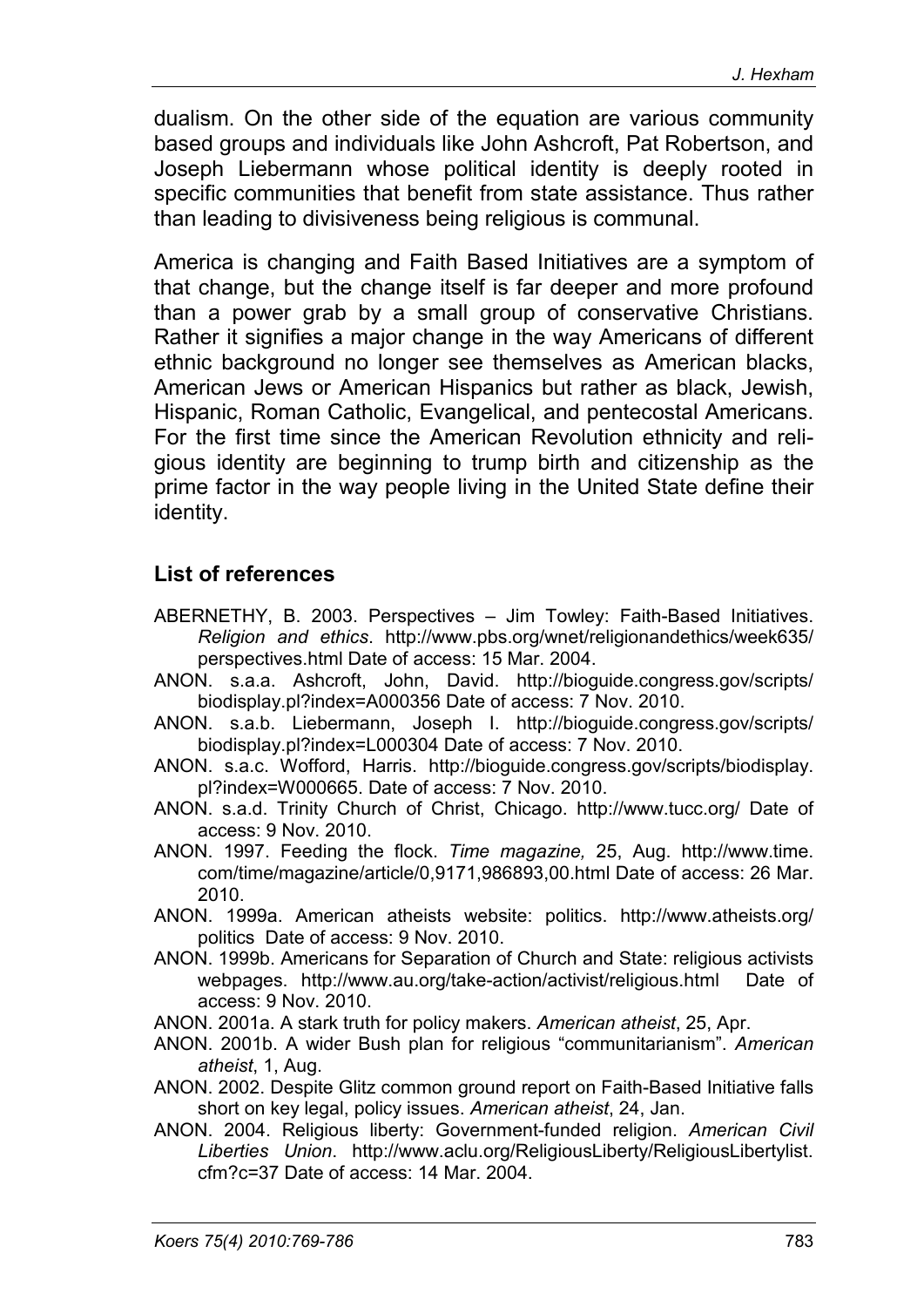- ANON. 2010. Is Christianity being marginalized in the UK? *The Observer*, 11 April. http://www.guardian.co.uk/commentisfree/2010/apr/11/is-christianitymarginalised-uk-panel Date of access: 24 Jul. 2010.
- BOYLE, A. 2004. The faith-based legal landscape. Medill News Service, June. http://www.journalism.mdeill.northwestern.edu/docket/02-1315faith.html Date of access: 15 Mar. 2004.**1**

CARTER, S.L. 1994. The culture of disbelief. New York: Doubleday.

- CHOZICK, A. & BELKIN, D. 2008. Campaign '08: Obama courts religious vote in Appalachian Ohio; candidate pledges faith-based groups will get more aid. *Wall Street journal*, A5, 2, Jul.
- DIAMOND, S. 1989. Spiritual warfare: the politics of the Christian right. Boston: South End Press.

DIAMOND, S. 1995. Roads to Dominion: right-wing movements and political power in the United States. New York: Guilford.

DIAMOND, S. 1996. Facing the wrath: confronting the right in dangerous times. Monroe: Common Courage Press.

DIAMOND, S. 1998. Not by politics alone: the enduring influence of the Christian right. New York: Guilford.

FOWLER, M. 2008. Zanesville On Obama's Faith-Based Initiatives: thanks but no thanks. *The Huffingtonpost*, 10 Jul. http://www.huffingtonpost.com/ mayhill-fowler/zanesville-on-obamas-fait b 111844.html Date of access: 12 Dec. 2008.

FREEDOM FROM RELIGION FOUNDATION. 2010. http://www.ffrf.org/ Date of access: 23 Jul. 2010.

- GOLDBERG, M. 2006. Kingdom coming: the rise of christian nationalism. New York: Norton.
- GREELEY, A.M. & HOUT, M. 2006. The truth about conservative Christians: what they think and what they believe. Chicago: University of Chicago Press.
- HAIVEN, J. 1984. Faith, hope, no charity: an inside look at the Born Again Movement in Canada and the United States. Vancouver: New Star Books.
- HARRELL, D.E. 1987. Pat Robertson: a personal, religious, and political portrait. San Francisco: Harper & Row.
- HEDGES, C. 2006. American fascists: the Christian Right and the war on America. Toronto: Free Press.
- IDEA.DE. 2007. Das christliche Nachtrichtenportal: Dawkins accuses Christians of spiritual abuse on German TV, 23 November. English edition. http://www.idea.de/nachrichten/ideaenglish/detailartikel/archive/2007/novem ber/artikel/dawkins-accuses-christians-of-spiritual-abuse.html?tx\_ ttnews[day]=23&cHash =aa717e18fa Date of access: 24 Jul. 2010.
- IDEA.DE. 2008. Das christliche Nachtrichtenportal: evangelicals portrayed as dangerous elements, 30 September. English edition. http://www.idea. de/nachrichten/ideaenglish/detailartikel/archive/2008/september/artikel/evan gelicals-portrayed-as-dangerous-elements.html?tx\_ttnews[day]=30&cHash= 53f39be33d Date of access: 24 Jul. 2010.

-

<sup>1</sup> This article is no longer available on the Medill website even though it is cited in various other published articles.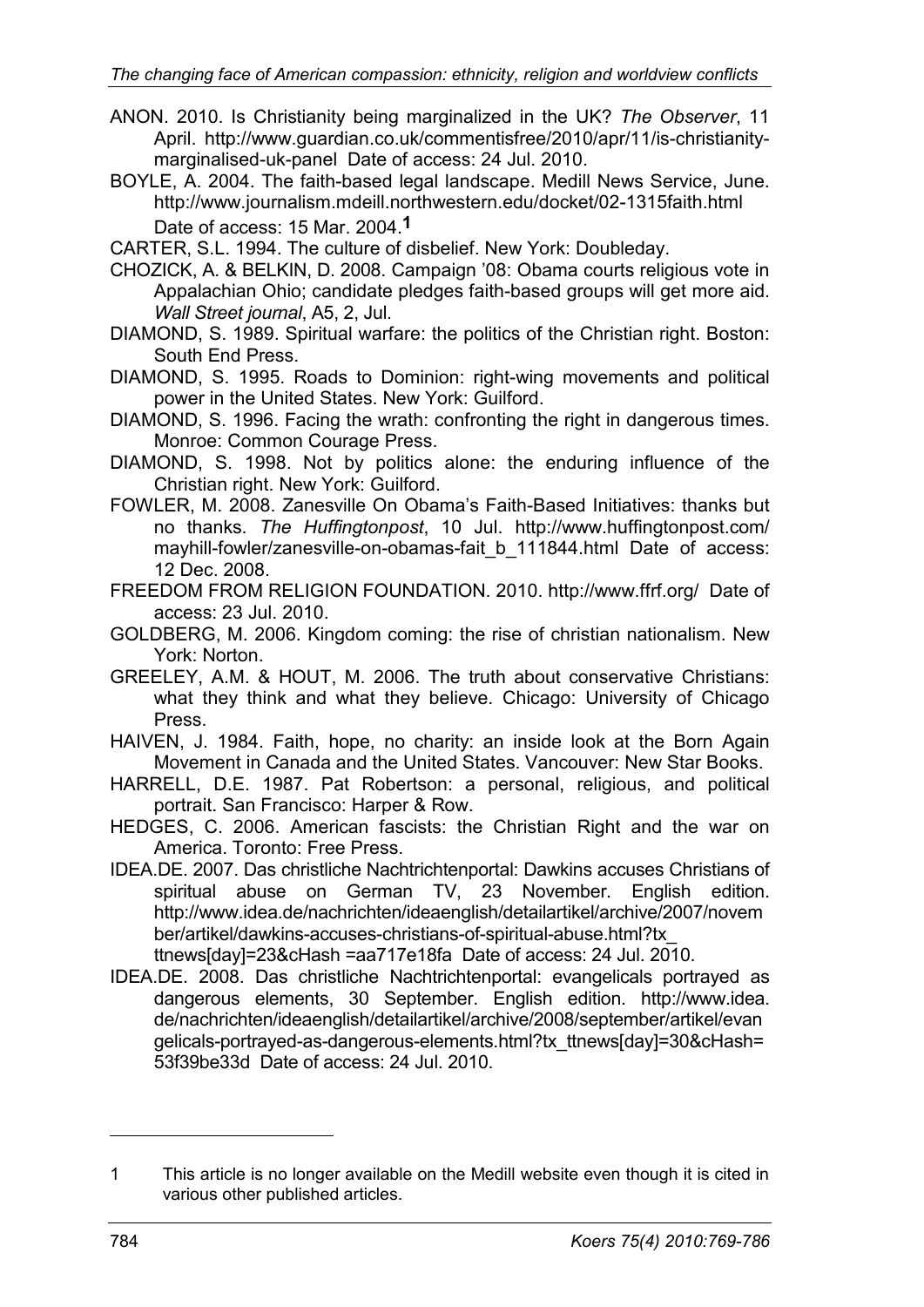KLAASSEN, W. 1998. Armageddon & the peaceable kingdom. Waterloo: Herald.

LINDSAY, D.M. 2007. Faith in the halls of power: how evangelicals joined the American elite. Oxford: Oxford University Press.

LOVEN, J. 2008. Obama expand religious charities: Dem wants to build on Bush Program. *USA Today*, 1, Jul. http://www.usatoday.com/news/ politics/2008-07-01-2947593756\_x.html Date of access: 8 Nov. 2010.

MCDONALD, M. 2010. The Armageddon factor: the rise of christian nationalism in Canada. Toronto: Random House.

MCGRATH, A. & MCGRATH, J.C. 2010. The Dawkins delusion? Atheist fundamentalism and the denial of the divine. Carrol Spring: InterVarsity.

MOYERS, B. 2003. God and government: now with Bill Moyers, 26 Sept. http://www.pbs.org/now/politics/churchandstate2.html Date of access: 24 Jul. 2010

NATIONAL GAY AND LESBIAN TASK FORCE. 2003. Federal Advocacy, GeorgeW Watch. http://www.thetaskforce.org/ federal/wwfiath.html Date of access: 24 Jul. 2010.

NATIONAL CONGRESS OF COMMUNITY ECONOMIC DEVELOPMENT. s.a. Welcome to NECCED's Faith Based Academy. http://www. ncced.org/fbi/ Date of access: 24 Nov. 2010.

NAZIR-AL, M. 2010. The legal threat to our spiritual tradition. *The Telegraph*, 30 Apr. http://www.telegraph.co.uk/news/ newstopics/religion/7655457/Thelegal-threat-to-our-spiritual-tradition.html Date of access: 24 Jul. 2010.

NCCED

*see* NATIONAL CONGRESS OF COMMUNITY ECONOMIC DEVELOPMENT

NGLTF

*see* NATIONAL GAY AND LESBIAN TASK FORCE

- OBAMA, B. 2006. The audacity of hope: thoughts on reclaiming the American dream. New York: Crown Publishers.
- OLASKY, M. 1992. The tragedy of American compassion. Washington: Regney Gateway.
- OLASKY, M. 1995. Addicted to bureaucracy. *The Wall Street journal*, A16, 15 Aug.
- OLASKY, M. 1996. Renewing American compassion. New York: The Free Press.

OLASKY, M. 2010. Unmerited mercy: a memoir, 1968-1996. Asheville: World & Life Books.

- PEW FOUNDATION. 2008. The Pew Forum on religion and public life, 2008. http://pewforum.org/religion08/compare.php?Issue=Faith\_Based\_Initiatives Date of access: 12 Dec. 2008.
- PEW FOUNDATION: 2009. Faith-based programs still popular, less visible. http://www.pewtrusts.org/our\_work\_report\_detail. aspx?id=56103 Date of access: 28 Nov. 2010.

REITZ, E. 2004. Heimat III. Munich: Knaus Albrecht Verlag.

- STARK, R. 2008. What Americans really believe: new findings from the Baylor Surveys of Religion. Waco: Baylor University Press.
- TEEN CHALLENGE. 2011. Teen Challenge website homepage. http:// teenchallengeusa.com Date of access: 6 Jun. 2011.